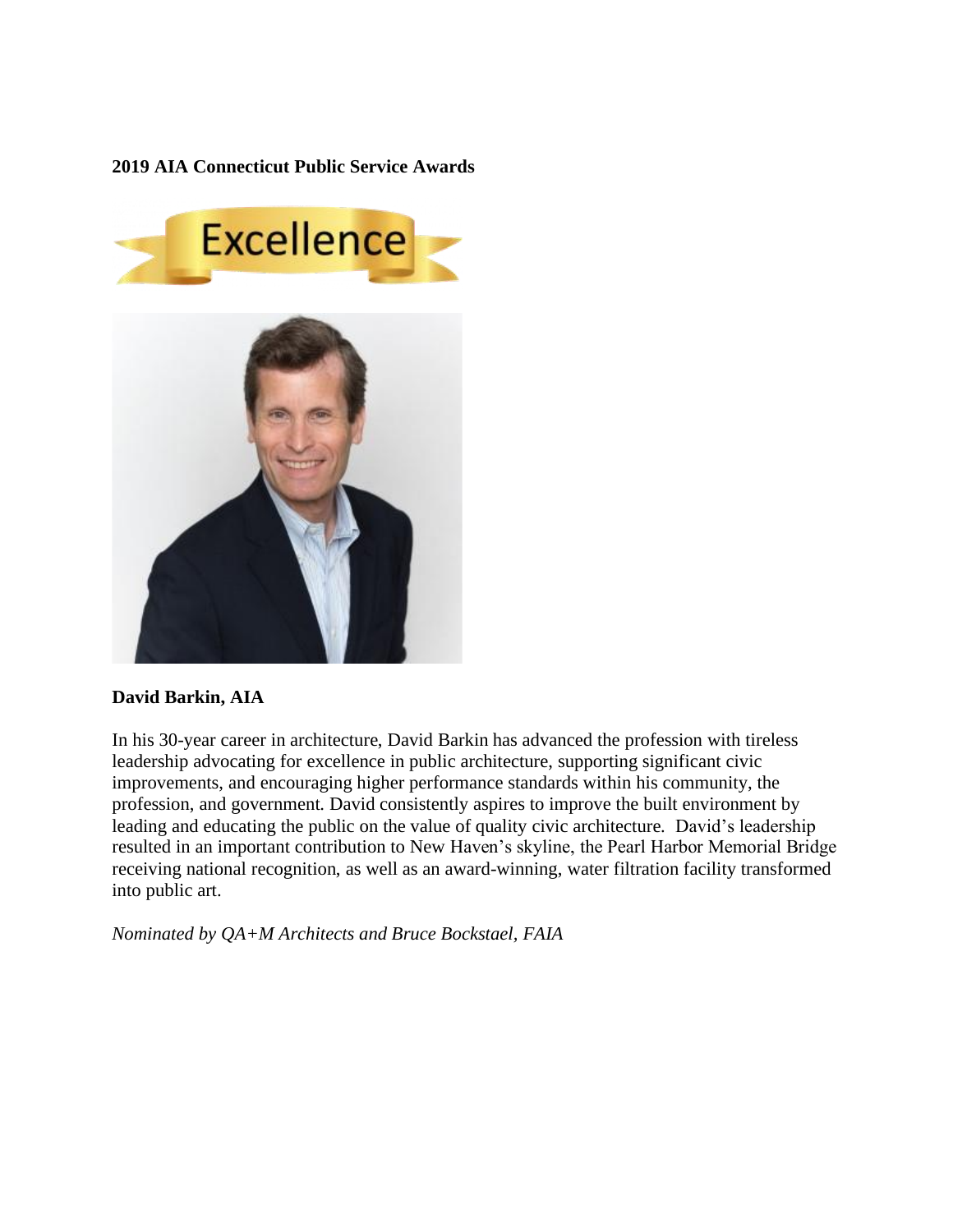



## **Hon. Marcia Leclerc, Mayor, East Hartford**

Since taking office in 2011, East Hartford Mayor Marcia A. Leclerc has been doing much to enhance the built environment in her town and support the architectural profession. The Mayor has recently established an online CRM system that allows residents to report issues and have inspectors quickly and effectively respond to enforce maintenance of residential and commercial properties and buildings. In support of architecture, she leads a program to improve town facilities starting with the successful completion of a major expansion and renovation of the Raymond Public Library, design of rehabilitation and accessibility improvements to the Wickham Branch Library, and current design of the adaptive reuse of a 1970's modern-style church originally designed by Russell Gibson von Dohlen into a state-of-the-art senior center.

*Nominated by Milton Gregory Grew, AIA*